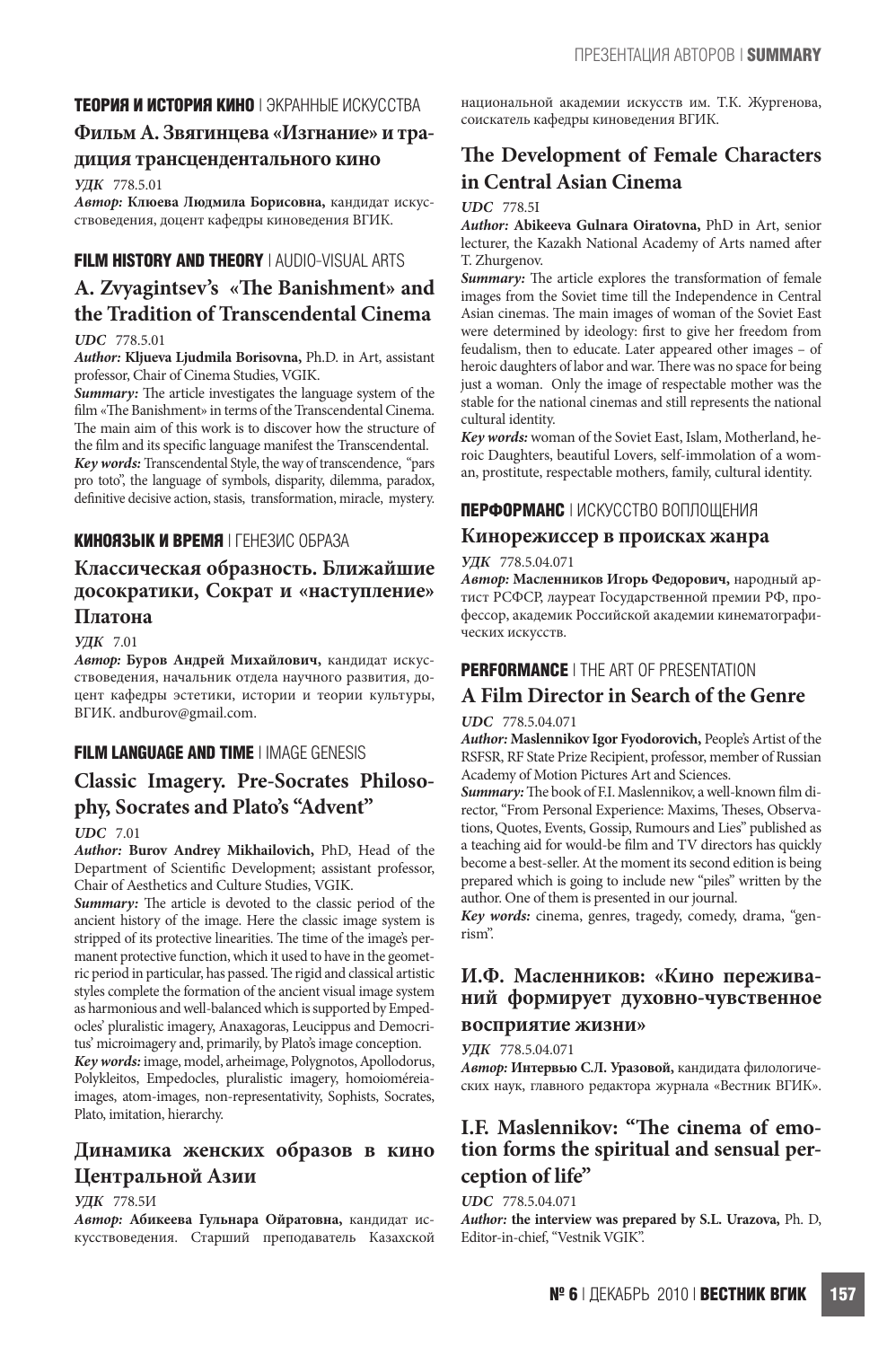### **SUMMARY** | ПРЕЗЕНТАЦИЯ АВТОРОВ

*Summary:* The problems of sharing and acquiring professional skills, forming professional thinking and approaches to film production in future film directors are most vital at the present stage of screen culture development. The conversation with I.F. Maslennikov, whose films are very popular with the audience, took place at VGIK where the noted Russian filmmaker teaches. *Key words:* film art, visual media, communication psychology, sensual perception, emotions, TV series.

### **КУЛЬТУРА ЭКРАНА** | КУЛЬТУРОЛОГИЯ И ФИЛОСОФИЯ

## **Современная визуальная культура: психологическое пространство и вре-**

### **мя в кино**

*УДК* 778.5.01.067.2:15

*Автор:***Косенкова Наталья Геннадьевна,** кандидат искусствоведения, доцент, преподаватель ВГИК.

## **SCREEN CULTURE** | CULTURE STUDIES AND PHILOSOPHY **Modern Visual Culture: Psychological Space and Time in the Movies**

#### *UDC* 778.5.01.067.2:15

*Author:* **Kosenkova Gennagievna,** PH.D in Art, asiistant professor, VGIK.

*Summary:* Visual culture is determined not only by the perception of visual images, but also by the notion of vision, the ability to analyze, interpret, evaluate and compare what has been seen and create one's own artistic images. The influence of technology on visual culture affects among other things the changing perception of space and time which finds its particular expression in the movies. The article covers psychological time and space in the context of forming modern visual culture.

*Key words:* visual culture, psychological space, psychological time.

## **МИРОВОЙ КИНОПРОЦЕСС** | АНАЛИЗ

## **Феномен французской «новой волны». Техника или идея?**

#### *УДК* 778,5 + 778,5И(09) «Франция»

*Автор:* **Виноградов Владимир Вячеславович,** кандидат искусствоведения, доцент кафедры киноведения ВГИК, заместитель заведующего кафедрой киноведения ВГИК, старший научный сотрудник НИИ киноискусства. Автор ряда статей и монографий, посвященных истории и теории кинематографа («Кино Европы. Актерская энциклопедия» (2009), «Энциклопедия кино Европы. Фильмы» (2009), «Стилевые направления французского кинематографа» (2010), «Экранная культура ХХI века» (2010) и др.).

### **WORLD CINEMA** | ANALYSIS

## **The Phenomenon of the French New Wave. Technology or Ideology?**

#### *UDC* 778,5 + 778,5I(09) "France"

*Author:* **Vinogradov Vladimir Vyacheslavovich,** Ph.D. in Art, assistant professor, VGIK Chair of Cinema Studies; Deputy Head of the Chair of Cinema Studies; senior researcher, ,the Film Art Institute; author of a number of articles and monographs on film history and theory ("European Cinema. Actors' Encyclopedia", 2009; "Encyclopedia of European

Cinema. Films", 2009; "Stylistics of French Cinema", 2010; "Screen Culture of the 21st Century", etc.).

*Summary:* The article is devoted to the history of the French New Wave. The author tries to find out its sources and comes to the conclusion that it is impossible explain this phenomenon of French film art of the late 1950s-early 1960s by either technological or ideological revolution alone. *Key words:* "New Wave", narration, low-budget films, systematic appeoach.

### **КИНОБИЗНЕС** | СТРАТЕГИЯ И ТАКТИКА УПРАВЛЕНИЯ

### **Модель кинотеатральных сборов**

#### *УДК* 657.421.32 (075.8)

*Автор:* **Пигорев Дмитрий Павлович,** с 2009 г. младший научный сотрудник ЦЭМИ РАН, выпускник аспирантуры ГУУ.

### **FILM INDUSTRY** | STRATEGY AND TACTICS OF MANAGEMENT

## **The Pattern of Box-Office Receits**

#### *UDC* 657.421.32 (075.8)

*Author:* **Pigorev Dmitriy Pavlovich,** junior researcher, Central Economic Mathematical Institute.

*Summary:* The article analyzes the week's box-office receipts of 650 most top-grossing films for the period of 2006-2010 and builds the pattern of film distribution which helps forecast the profits. The pattern incorporates such parameters as film's quality and informational asymmetry.

*Key words:* film market, informational asymmetry, economics of intellectual property.

### **ТЕЛЕВИДЕНИЕ** | ЦИФРОВАЯ СРЕДА

## **Телеверсия «Братьев Карамазовых» как игры разума?**

### *УДК* 792.8.05:778.5

*Автор:* **Ильченко Сергей Николаевич,** кандидат искусствоведения, доцент, заведующий кафедрой радио и телевидения факультета журналистики СПбГУ.

## **TELEVISION** | DIGITAL ENVIRONMENT

## **"The Karamazov Brothers" as intellectual games**

#### *UDC* 792.8.05:778.5

*Author:* **Ilchenko Sergei Nikolayevich,** Ph.D in Art, Chair of Radio and Television, Journalism Department, St. Petersburg State University.

*Summary:* The article analizes the television version of F.M. Dostoyevsky's "The Karamazov Brothers". The author treats the TV series in question as a typical screen production possessing all the techniques characteristic of Russian television, as an adaptation of the classic text's philosophic and artistic richness in accordance with the laws of mass perseption. The artical gives a consise history of the novel's adaptations in the world cinema. *Key words:* Dostoyevsky, "The Karamazov Brothers", television,

cinema, "Channel One", adaptation.

#### **Рождение личности из духа карнавала**

#### *УДК* 778.5.05/778.534.6

*Автор:* **Колотаев Владимир Алексеевич,** доктор филологических наук, профессор учебно-научного центра «Исто